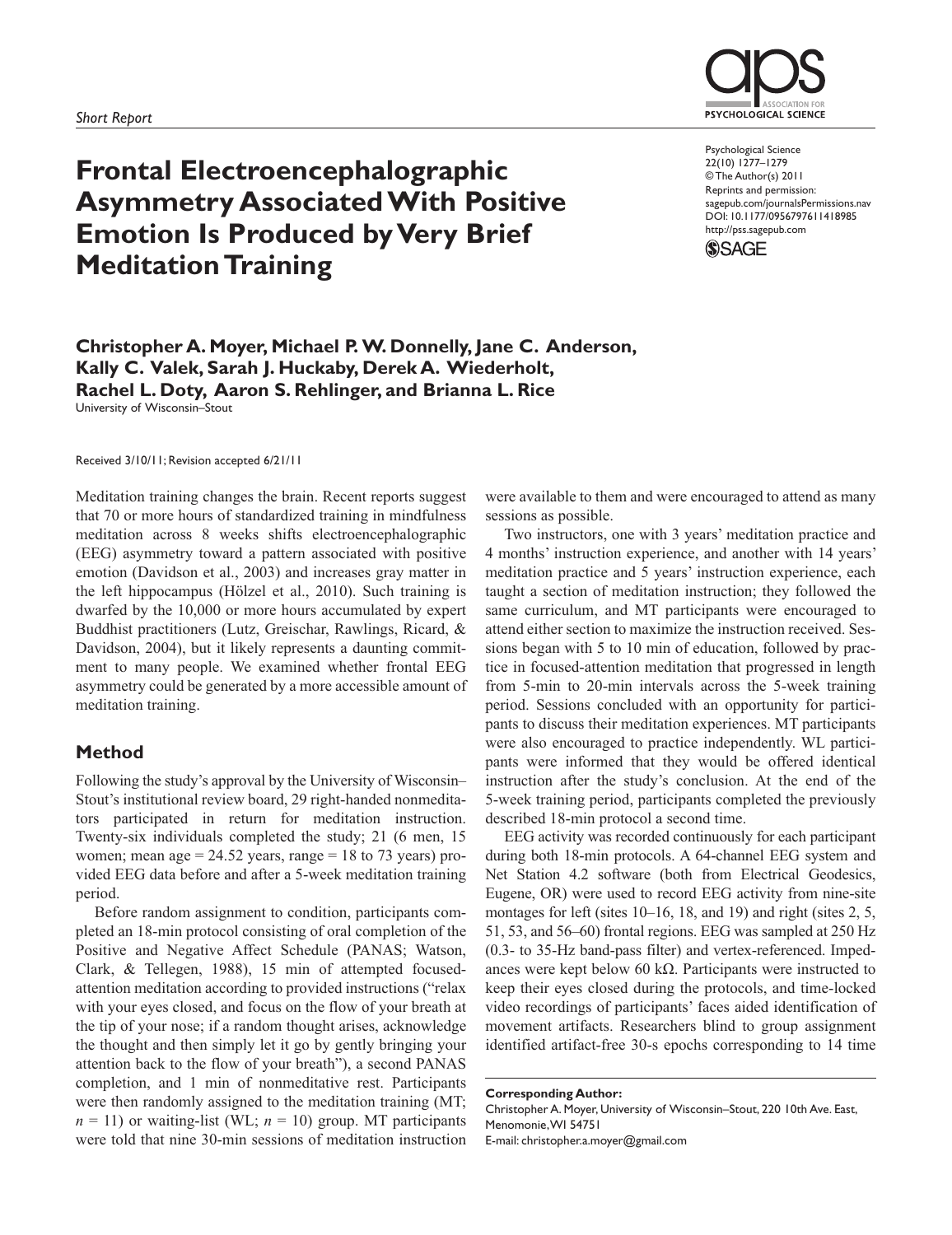points across the 18-min protocols. The frequency spectrum for each epoch was calculated with a 1-s window using Welch's (1967) method. Alpha-band (8–12 Hz) power was averaged for each montage to calculate frontal EEG asymmetry  $(ln(right alpha) - ln(left alpha))$  for each participant during each protocol. Higher values indicate a greater proportion of activity in the left frontal region, a pattern associated with positive, approach-oriented emotional states (Coan & Allen, 2004).

## **Results**

MT and WL participants did not differ in frontal EEG asymmetry before training, paired  $t(13) = 0.16$ ,  $r = -.01$ ,  $p = .88$ ,  $d = 0.06$  (see Fig. 1). During training, MT participants attended an average of  $6.73$  ( $SD = 1.35$ , range =  $4-8$ ) instruction sessions and reported engaging in independent 15-min intervals of meditation an average of 2.24 ( $SD = 1.01$ , range = 1–5) times per week. MT participants averaged 6 hr 13 min of





Time Within the Protocol (min)

**Fig. 1.** Mean frontal electroencephalographic (EEG) asymmetry (±1 *SE*) in the meditation and waiting-list groups. Results are shown separately for the beginning of the study and the end of the study, after participants in the meditation-training group had undergone a 5-week period of meditation training.